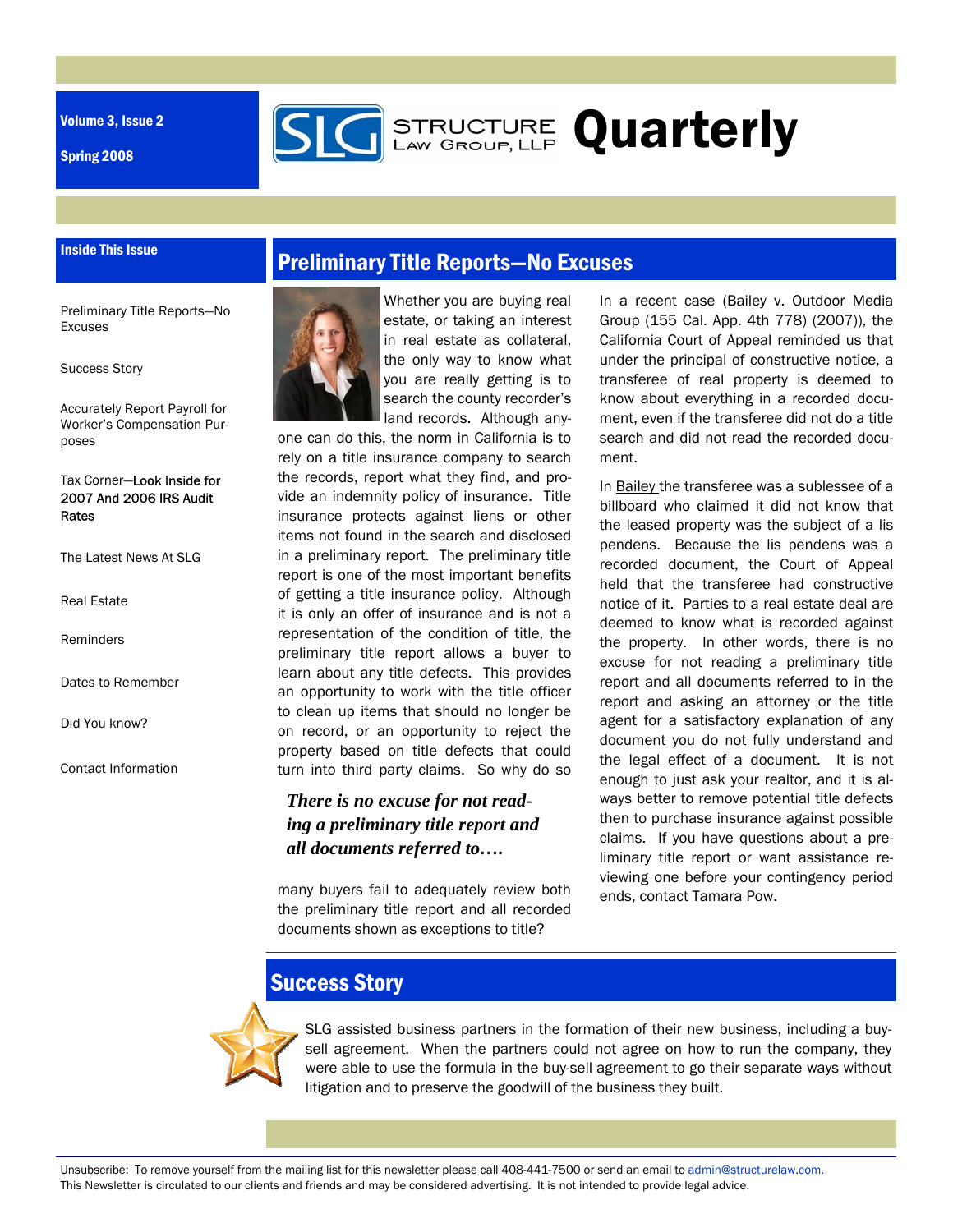#### Accurately Report Payroll For Worker's Compensation Purposes

What happens to those who underreport payroll for worker's compensation purposes? As one licensed contractor found out in the case of *Wright v. Issak*, the consequences can be quite harsh.

In this particular case, a contractor reported payroll of \$312 when in fact actual payroll was \$135,000. During that same time, the contractor charged approximately \$38,000 for a certain project and was paid only \$27,000. Not only was the contractor unsuccessful in his lawsuit to collect the \$11,000 difference, but he also was ordered to pay back the \$27,000 he had collected, plus \$107,000 in punitive damages, attorney's fees and costs—all tied to his underreporting of payroll for worker's compensation purposes.

The court reasoned that the underreporting of payroll for worker's compensation purposes served to automatically suspend the contractor's license and therefore, under California's well established rule, the "unlicensed" contractor could not collect for services rendered and had to repay money collected for providing those unlicensed services.

As this case dealt with, and was therefore limited to, licensed contractors, it is unclear how harsh the consequences will be for those employers in other industries who underreport payroll for worker's compensation purposes. In any event, the importance of accurately reporting payroll figures for worker's compensation purposes cannot be understated.

**"The Court reasoned that the underreporting of payroll for worker's compensation purposes served to automatically suspend the contractor's license…"** 





### Tax Corner

#### **Incentive Stock Options**

Starting this year, corporations must provide the IRS with information returns listing

the dates ISOs were granted, the number of shares, the stock's value at exercise, etc. Contact us if you need assistance with this filing. SLG is happy to work with your accountant to assist you with this reporting.

|                                           | 2007 audit<br>rate | 2006 audit<br>rate |
|-------------------------------------------|--------------------|--------------------|
| All individual returns                    | 1.03%              | 0.98%              |
| Individuals making \$1<br>million or more | 9.25%              | 6.3%               |
| S corporations                            | 0.45%              | 0.38%              |
| Partnerships                              | 0.42%              | 0.36%              |
| <b>AUDIT REVENUE</b>                      | \$23.5 billion     | \$17.2 billion     |

#### IRS Audit Rates

Source: Kiplinger Tax Letter

#### New Rules On 1031 Exchanges With Vacation Homes

Internal Revenue Code Section 1031 allows a taxpayer to sell one property and buy a replacement property and defer tax on the sale. This is restricted to property "held for investment." For years the question of whether a vacation home can qualify as a property "held for investment" was unclear. Now, the IRS has issued a ruling (Revenue Procedure 2008-16) providing a safe harbor. If a vacation home is held as a rental property and rented at a fair market value rent for at least 14 days in each of the last two years, and used by the owner (or the owner's family) for no more than 14 days or 10% of the total number of days it is rented (whichever is greater), per year, it will qualify as an investment property. Source: Revenue Procedure 2008-16.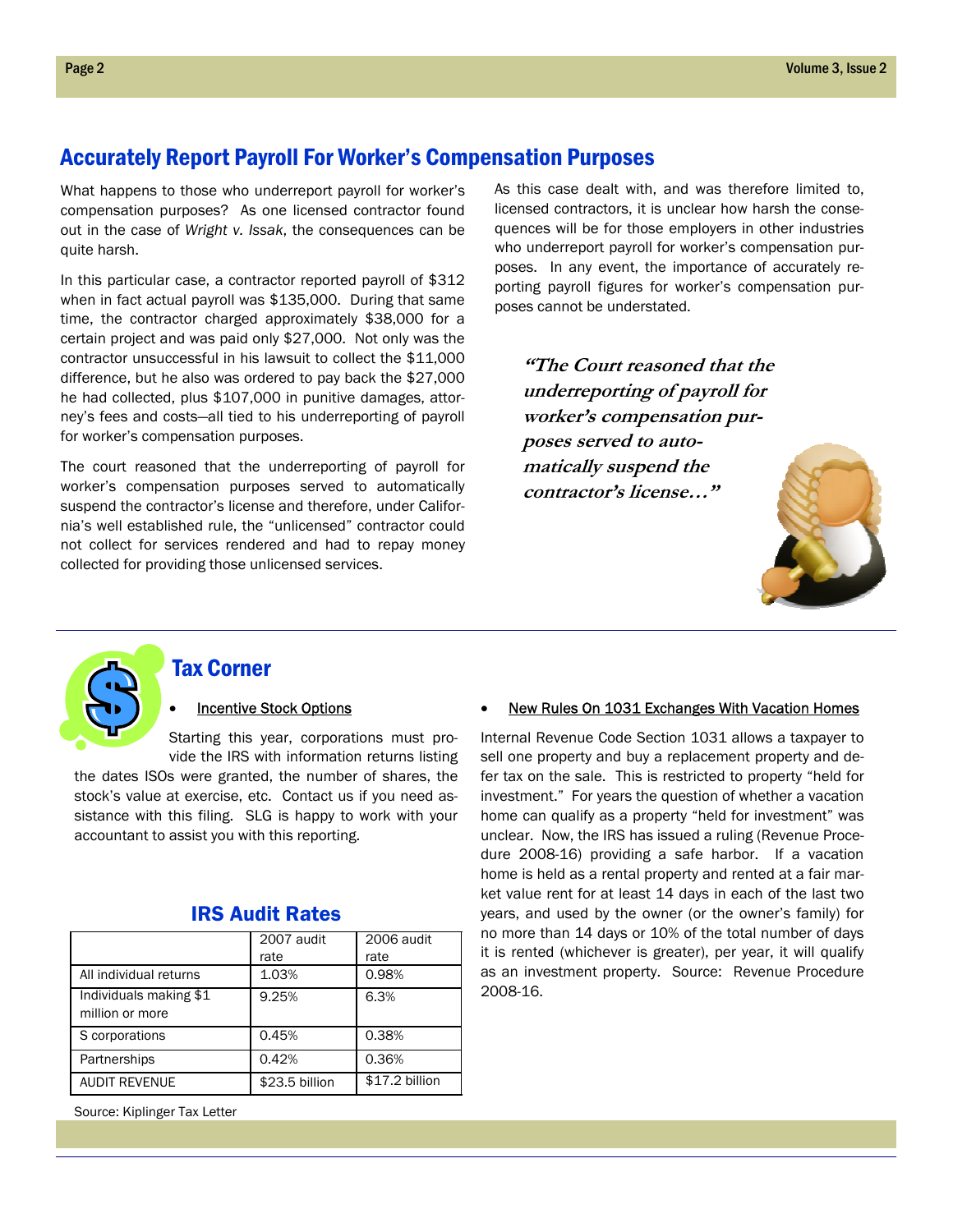

### Tamara Pow Appointed As Commissioner Cupertino Public Safety Commission

Tamara is starting her career in city government. In February she was appointed as a Commissioner on the Cupertino Public Safety Commission to serve until 2012. Congratulations Tamara!



## It's A Girl!

Rebecca McCracken gave birth to her first child Julia Grace McCracken on March 17, 2008. Rebecca is currently out on maternity leave. We wish her and her family all the best. Congratulations Rebecca!



## Maichi Hoang Our Newest Notary

Case Assistant Maichi Hoang just become a Notary Public. Maichi is working toward receiving her paralegal certificate and is now the second notary in the office. Please be sure to contact our office if you need to have a document notarized. Congratulations Maichi!





### Real Estate

#### • New Resident Property Manager Rules For 2008

All resident managers are subject to California's minimum wage of \$8.00 per hour, plus "time and a half" for overtime. If the manager is not required to live at the property but chooses to do so, and the property has less than 16 units, any rent may be charged, but full hourly minimum wage must be paid. If the manager is required to live at the property, regardless of the number of units, the rent may not exceed \$451.89 per month (or \$668.46 for a couple). If no rent is charged, the manager's wages may be offset by 2/3 of the ordinary rental value, but no more than \$451.89 (or \$668.46 for a couple) per month. But keep in mind that no rent offsets to wages are allowed unless the manager signs an employment contract. Make sure you have a contract with your property manager.



### Reminders And Other Items Of Note

#### • Illegal To Talk On Cellular Phone Without "Hands-Free" Device

Effective July 1, 2008, it will be illegal to talk on a cell phone while driving unless you are using a "hands-free" device. Make sure employees are aware of this new law as employers may be subject to liability if employees are in a car accident while driving for work related matters and talking on their cell phone without a "hands-free" device.

#### **Annual Meetings**

Many corporations hold their annual meetings during the second quarter. Our conference room is available to use for annual meetings and can comfortably seat 12 people. Please be sure to contact our office if you would like to hold your annual meeting in our conference room.